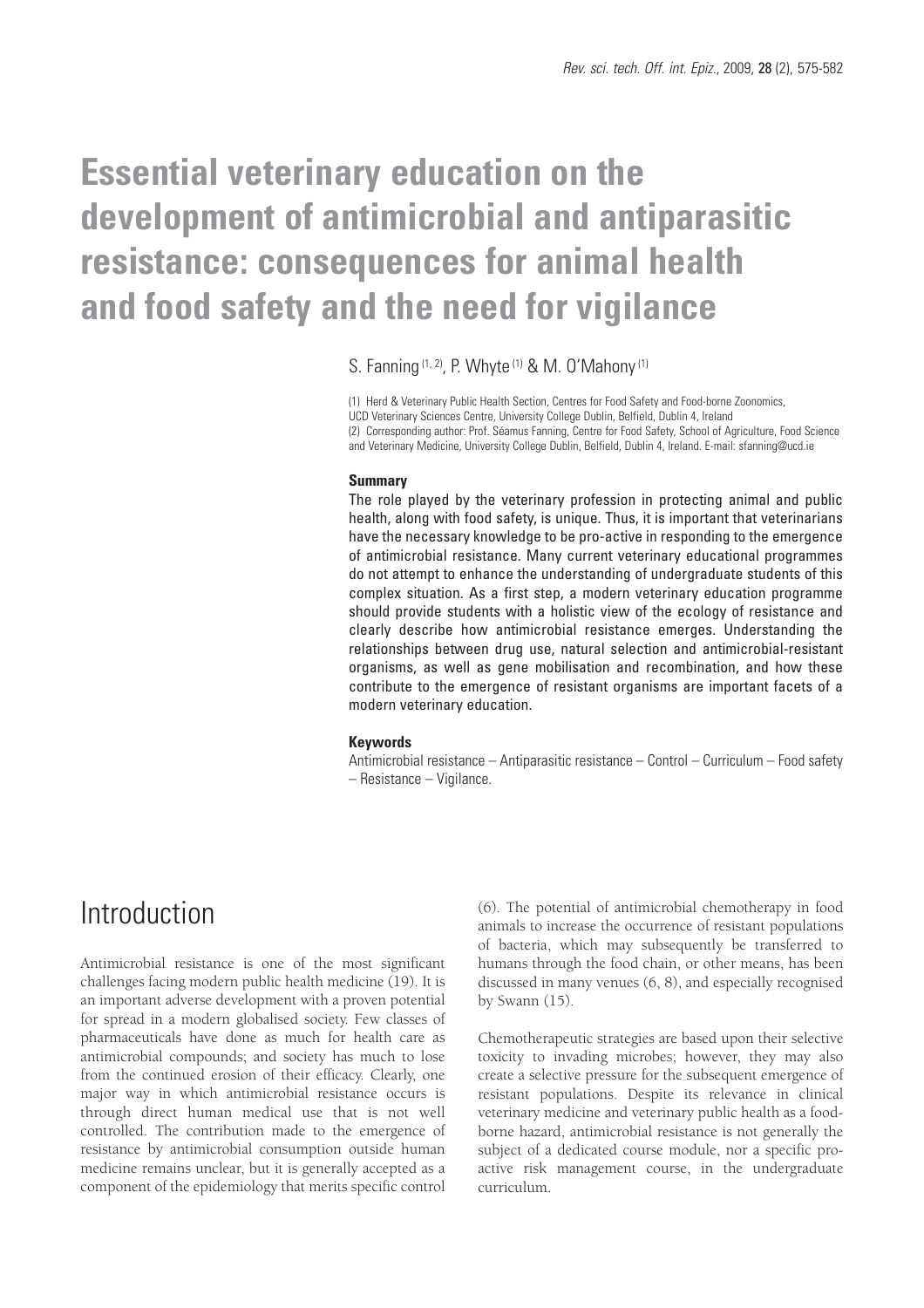This paper explores antimicrobial resistance as a foodborne hazard, the role of veterinary public health in its control and the necessity for veterinary educational programmes based on this model to instruct the undergraduate student.

## Antimicrobial drug use and resistance: presenting the challenge to the curriculum developers

Antimicrobial resistance is a global public health issue, arising from human and non-human use of these drugs. Often, the classes of antimicrobial compound(s) used to treat animals are the very same as, or closely related to, those used in human chemotherapy. Developing resistance to these agents is an inevitable consequence of the selective pressure imposed by their use, in both veterinary and human medicine. Over-reliance on and misuse of antimicrobial drugs in both animal production and human medicine have led to an increase in resistant strains being isolated from specimens. The consequences of antimicrobial resistance are severe, leading to an increased risk of therapeutic failure in future cases of infection, where the administration of a drug is indicated. Higher rates of morbidity and mortality associated with antimicrobial resistance are being reported, leading to increased health and economic impacts (10, 18, 20).

Antimicrobial drugs have been used for the control and prevention of infectious disease in food animals, including those in aquaculture, as well as in companion animals and various horticultural situations (18). For food animals, administration of these drugs at sub-therapeutic levels to promote growth is increasingly difficult to justify in the context of a growing antimicrobial resistance problem, and has been banned in many developed societies. Therapeutic administration to food animals with infectious diseases is acceptable practice, as well as being an economic necessity. In the case of large groups of intensively reared food animals, the differences between therapeutic, prophylactic and metaphylactic administration may be more difficult to discern.

Resistance to antiparasitic drugs follows many of the models described for antibacterial drugs. Modern animal husbandry involves overt reliance on antiparasitic drugs to manage helminthoses of grazing herbivores. The intensity of the selection pressure that accrues from 'dose-and-move' approaches to parasite management, mixing pharmacological and management interventions, is immense (4). Resistance to parasitic drugs is a prevalent

problem in animal husbandry, with most of these formulations being applied in the absence of any veterinary clinical input. A further example of the reliance on antiparasitic formulations is the way in which feed additives are routinely used in the growing phase of intensive poultry production, in a 'blanket-administration' prophylactic context, to manage protozoal disease. In companion animals and horses, the use of antiparasitic drugs has become a routine part of animal ownership, with regular and frequent dosing regimens receiving at least the tacit endorsement of the veterinary profession, with consequent selection for resistance.

Furthermore, generic antimicrobial drugs used in veterinary practice and agriculture and also used, either in the same type of formulation or its analogue, for human treatments increase the likelihood of human pathogens with animal reservoirs developing resistance/crossresistance to drugs approved for human use.

## Impacts of antimicrobial resistance on animal and public health and food safety: the need for vigilance

In the developed world, the emergence of drug resistance in disease-causing bacteria leads to problems in both animal and human health, through the increased likelihood of treatment failures and subsequent increases in morbidity and mortality. The use and misuse of antimicrobials in agriculture has been cited as one way in which resistance occurs in bacterial populations. This resistance can be subsequently transferred to humans, including, possibly, through foods of animal origin or by direct or indirect contact with animals. In addition, transferable genetic elements, capable of conferring resistance, may move between commensal bacteria and food-borne pathogens of animal origin, either at the preharvest phase or in human populations. A picture of the true impact of resistant zoonotic diseases on human health is beginning to emerge. For the period between 1971 and 1983, food animals were linked to 69% of the outbreaks of resistant *Salmonella* in humans investigated by the Centers for Disease Control and Prevention (3, 11), although this development has subsequently been less evident. Human infections with fluoroquinolone-resistant *Campylobacter* have also been associated with chicken and turkey consumption (12). Moreover, it has been suggested that resistance in food-borne pathogens may facilitate infection in people undergoing antimicrobial therapy for unrelated conditions, thus resulting in cases that would otherwise not have occurred (14). Interestingly, people undergoing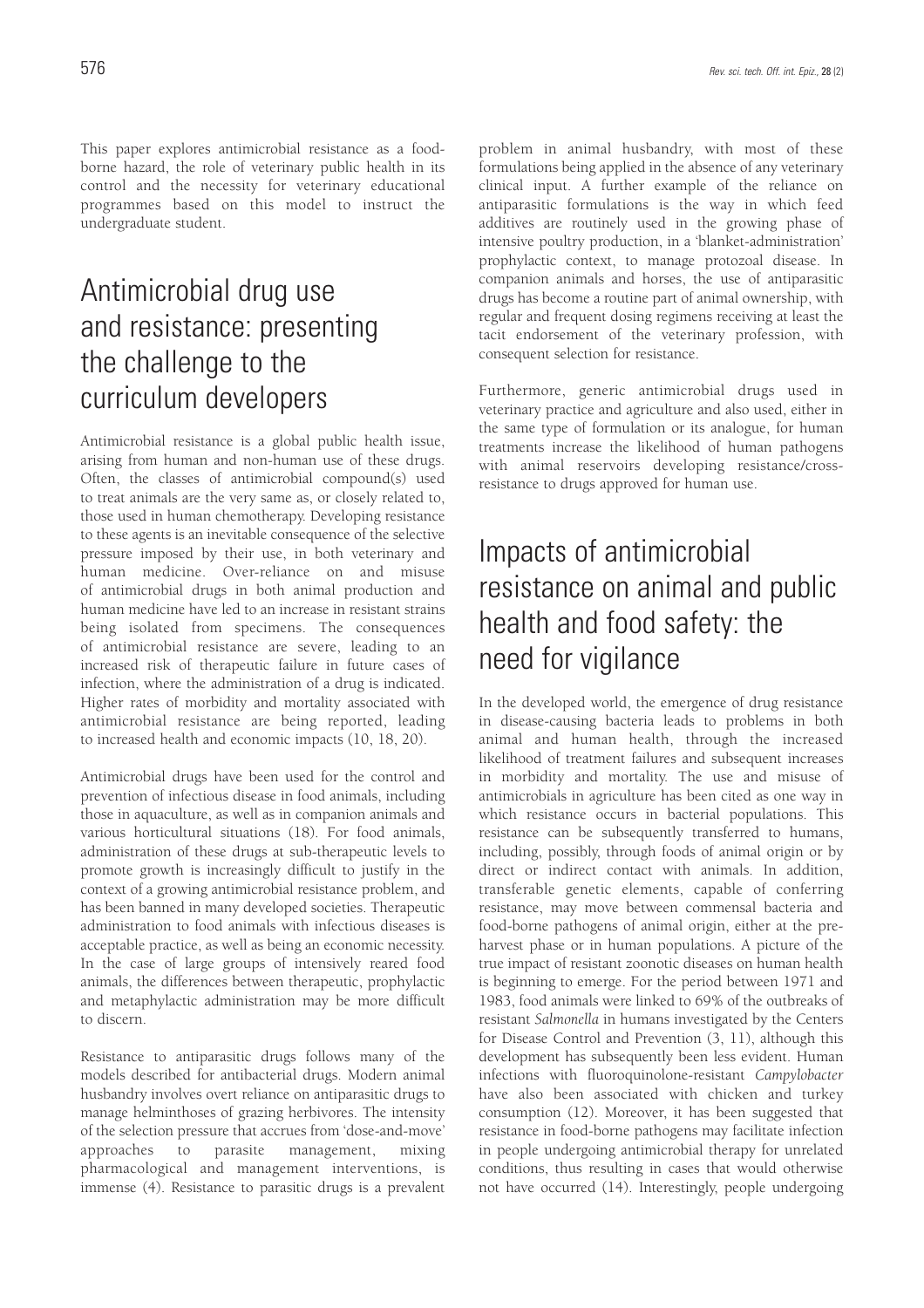antimicrobial therapy may also be more susceptible to certain infections, as commensal bacteria on epithelial surfaces of the gastro-intestinal tract are eliminated, being replaced by pathogenic bacteria. Genes conferring resistance in food-borne pathogens may also be linked to virulence factors. This issue has been reported for infections associated with quinolone-resistant strains of *Campylobacter*, resulting in longer mean durations of illness in patients, compared to those infected with susceptible strains (5). Infection with drug-resistant pathogens can also lead to a delay in treatment with an effective antimicrobial agent, thereby increasing the risk of failure and/or leading to the need to prescribe more toxic or more expensive therapeutic agents.

In recent years, efforts have been made in many countries to minimise selective pressures on bacterial populations in animals and control the spread of resistance. A joint expert group recommended discontinuing the use of antimicrobial growth promoters that belong to antimicrobial classes used in human medicine (18). Denmark and Sweden ceased using antimicrobial growth promoters in livestock in 1999 and 1986, respectively. In 2001, the European Union banned the use of growth promoters in animals which were related to antimicrobial agents used in human medicine. This ban was subsequently extended to all antimicrobial growth promoters in 2006 (9). Ultimately, the ban on antimicrobial agents as growth promoters in these countries led to a reduction in the prevalence of antimicrobial-resistant bacteria in animals, food products and humans, thus justifying the strategy (2, 17).

Strategies to encourage the prudent use of antimicrobial agents in food animal production are being targeted at veterinarians, to further reduce antimicrobial consumption. One such example is a policy introduced in Germany in 2000, that describes the minimum requirements to be followed by veterinarians when administering antimicrobial drugs to animals (16).

## Monitoring antimicrobial resistance: learning the lessons

Monitoring antimicrobial drug resistance should promote an increased awareness of antimicrobial resistance in human and animal pathogens and zoonotic and commensal bacteria. This requires a multi-disciplinary approach, in which veterinary professionals play a unique role. Such programmes support measures to control the emergence of resistance to antimicrobial compounds in both animal and human populations. The information provided may:

– aid in monitoring the emergence of resistance to ensure that necessary actions are taken

– aid in afterwards assessing the effectiveness of any intervention measures (reviewed in 13).

Several countries have set up antimicrobial resistance monitoring systems. Two examples are: the Danish Integrated Antimicrobial Resistance Monitoring and Research Programme, established in 1995 (1), and, in the United States of America (USA), the National Antimicrobial Resistance Monitoring System, based at the Centers for Disease Control and Prevention, and begun in 1996 as a collaborative effort between several organisations. In the future, the establishment of a coordinated global system, based upon sharing data from new and existing national agency databases, would be a welcome development. This would have global impacts on animal and public health, and international trade. Moreover, it would facilitate the understanding of broader environmental and ecological impacts.

### Veterinary curriculum: future-proofing the veterinary education programme

A modern veterinary curriculum sits at a crossroads between present and future challenges for the profession. Current veterinary curricula are crowded, and there is often no module specifically dedicated to examining the technical and clinical aspects of antimicrobial use, along with its sociological impacts. In framing the delivery of an education programme on antimicrobial resistance, there is a tendency to concentrate on those elements related to clinical veterinary medicine as the priority. It is reasonable to suggest that improvements could be made at both undergraduate and post-graduate levels. Students could be instructed in appropriate protocols for prescribing antimicrobial drugs, allied with innovative, non-selective mitigation strategies to prevent infection.

An ideally structured programme would contain the necessary elements to enable a veterinary student to clearly understand the decision-making process leading to the use of an antimicrobial compound for treatment, and the subsequent outcome if the process is not followed within safe guidelines. This approach would contribute towards a strategy that could be explained to farmers and other clients, clearly outlining the reasoning behind the need to use a drug or not. It would also have the desired effect of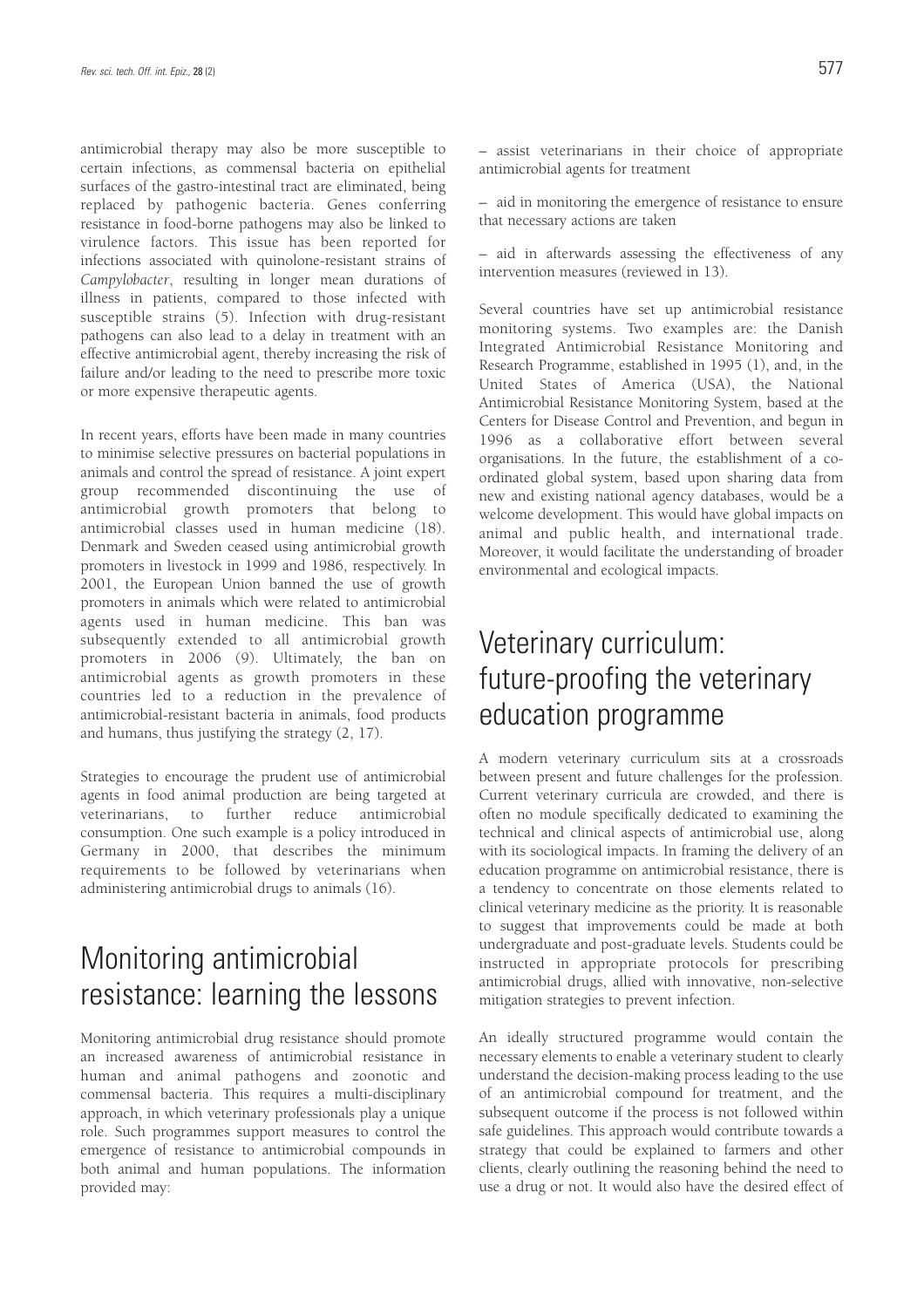reducing the selective pressure within the animal and modulate impacts on the broader environment.

A review of current teaching models shows that veterinary education programmes include the basic elements of:

- bacteriology
- parasitology
- molecular biology
- immunology
- pharmacology
- pathology and epidemiology
- animal husbandry and nutrition
- veterinary public health (Fig. 1).

These topics are often presented to students as vertical, 'stand-alone' subjects, without the student having any appreciation of the horizontal connections between them. Moreover, the ways in which these disciplines affect the broader environment are seldom explored. Nonetheless, all these topics are vital building blocks, necessary for a veterinary student to understand the various organisms, and describe genotypic and phenotypic changes in response to selective pressure. Studies in molecular biology should examine resistance mechanisms and the propensity to transfer genetic material. Immunology should empower the veterinarian to aid in enhancing general immunity, as well as to identify specific vaccine-based interventions. Similarly, pharmacology should provide adequate awareness of the modes of action and subsequent spectrums of anti-infective pharmaceuticals, to assist rational selection and effective administration of specific therapeutic substances.

Associated pathology and epidemiology of the identified disease should provide a sound understanding of the disease process and other factors affecting animals. Veterinary involvement in non-chemotherapeutic strategies must be encouraged in the areas of animal husbandry and nutrition, to minimise the emergence of antimicrobial resistance. Such strategies could include, for example, changing the ways in which animals are managed, to limit disease risks through prevention. In attempting to limit the emergence of antimicrobial resistance and reduce transmission, strategies for prudent use of antimicrobial agents should be specifically explored with clinical undergraduates, e.g. the broad principles proposed by the Federation of Veterinarians of Europe (7). Preventive herd-health initiatives should be developed with a clear emphasis on enhanced management, in combination with biosecurity measures, to prevent disease, as opposed to those programmes specifying targets beyond which antimicrobial interventions might be warranted.



#### **Fig. 1**

**The essential elements of a modern veterinary education programme containing topics on antimicrobial resistance**

The lines represent the vertical and horizontal connections between the individual programme modules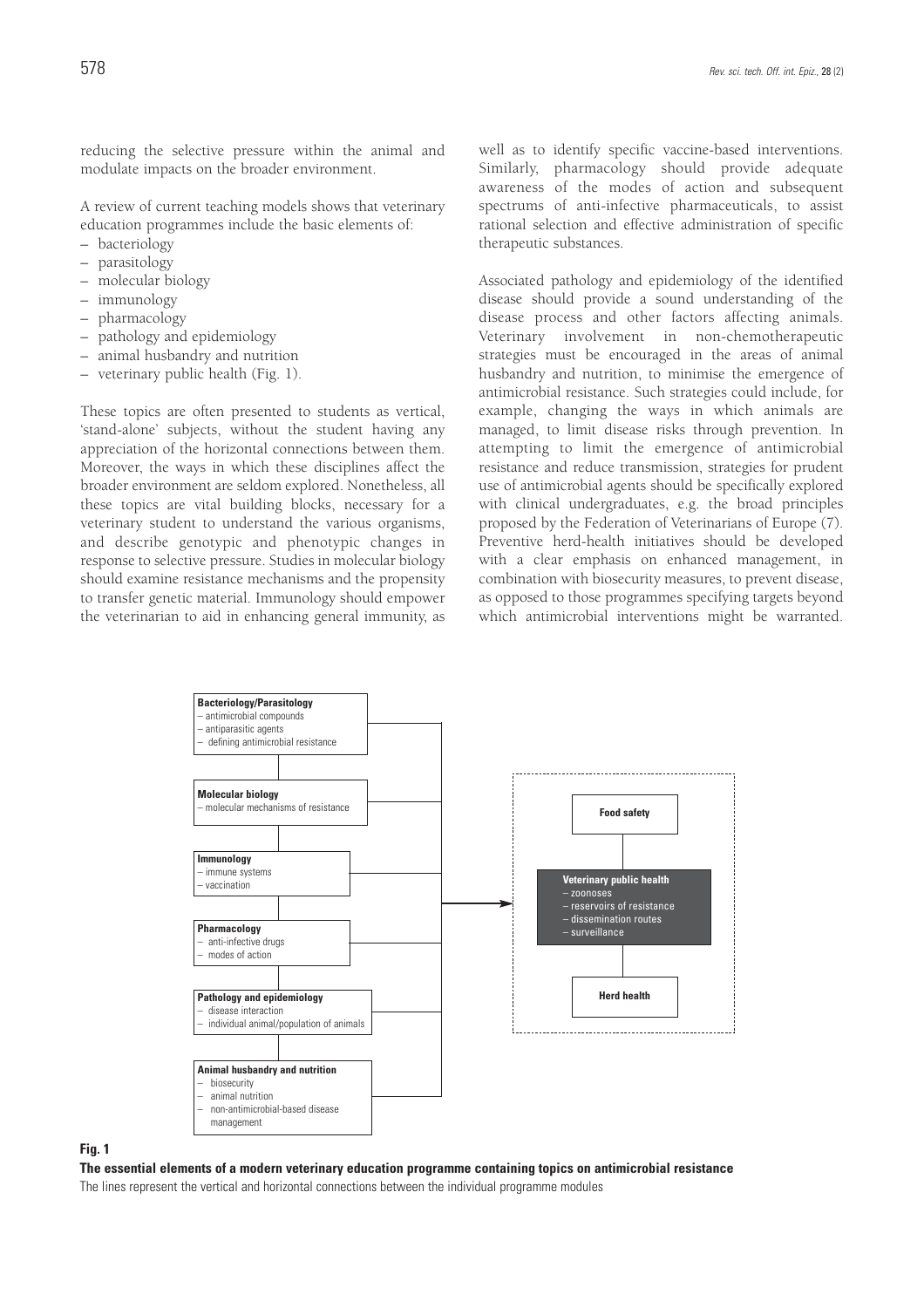This herd-health approach can be effectively delivered through the development and implementation of hazard analysis and critical control point (HACCP) management programmes at pre-harvest phases of the food chain, where the objectives of disease prevention and management, along with the appropriate use of veterinary medicines, can be incorporated. Whilst empirical clinical diagnosis and treatment may be unavoidable and are perceived as frequently successful, the long-term benefits of informed targeted use of antimicrobial compounds, which accrue from definitive diagnosis and the assessment of pathogens for their susceptibility, should be emphasised. Undergraduate curricula should specifically train undergraduates in the area of veterinary ethics, to underpin these concepts.

Over all, the clinical training of undergraduates should offer an acute awareness of the privilege and responsibility of prescribing these valuable substances into a global ecosystem. In suggesting a suitable approach that could be adopted to teaching antimicrobial resistance, the authors suggest using the model in Figure 1. This learning pathway is designed to build a logical framework to support vertical and horizontal understanding by students of the complex issues associated with antimicrobials, their use and the 'downstream' or consequent challenges that arise. It would draw on many elements that already exist within a modern veterinary education programme, while including novel insights designed to provide a holistic view of the ecology of antimicrobial resistance.

## Veterinary public health: a module to broaden student understanding of the control and management of antimicrobial resistance

The teaching of veterinary public health, in particular, should develop the pre-existing understanding of the relevance of antimicrobial resistance at a veterinary clinical level, as outlined previously, and extrapolate this to the ramifications for public health. Concepts such as the spread of resistant zoonotic pathogens and the selection of resistance in human pathogens through residues of animal remedies thus become relatively intuitive extrapolations for veterinary undergraduates. The separate and more intricate concept of reservoirs of resistance determinants in animal commensals being transferred to humans through the food chain, with subsequent incorporation of those determinants into bacterial populations of human relevance, will require specific development in veterinary

public health programmes. Rather than focusing on attempts to outline the impact of veterinary and animal use of antimicrobial drug treatments on the burden of public health, the emphasis should be on veterinary clinicians playing their part to minimise the development and spread of resistance. The public health role of the veterinarian in biosecurity, food safety and generic hygiene assurance should be specifically developed as an important component in preventing the transfer of resistance from animals to humans. This would include slaughter hygiene and milk pasteurisation, as well as wider concepts, such as the hygienic management of animal wastes.

The topic of antimicrobial resistance thus represents a unique and important opportunity to develop a role for veterinary public health. This subject uniquely transcends the core of clinical veterinary medicine, with immediate relevance to veterinary public health.

### Recommendations

Veterinary undergraduate curricula should harness the unique synergy between clinical medicine and veterinary public health in the field of antimicrobial resistance, to instil deep understanding of this issue in the veterinary undergraduate and hence the veterinary graduate, veterinary clinician and public health veterinarian.

Veterinary curricula should provide an opportunity for students to:

– gain an appreciation of the value and vulnerability of antimicrobial compounds in veterinary and human medicine

– acquire a basic knowledge of the resistance mechanisms involved and understand how resistance to antimicrobial compounds emerges

– appreciate the impact of resistance on zoonotic disease

– understand the relationship between antimicrobial resistance and zoonoses and how resistance is transferred through the food chain

– embrace a culture of considering all other options, minimising over-reliance on antimicrobial drugs through increased awareness of the potential non-drug alternatives to prevent and treat disease at both the individual animal and herd level

– understand the tenets of prudent prescribing in veterinary clinical medicine to minimise the development of resistance

– understand how to balance the clinical priority of rapid effective treatment of diseased animals with the professional ethics of maintaining continuing drug efficacy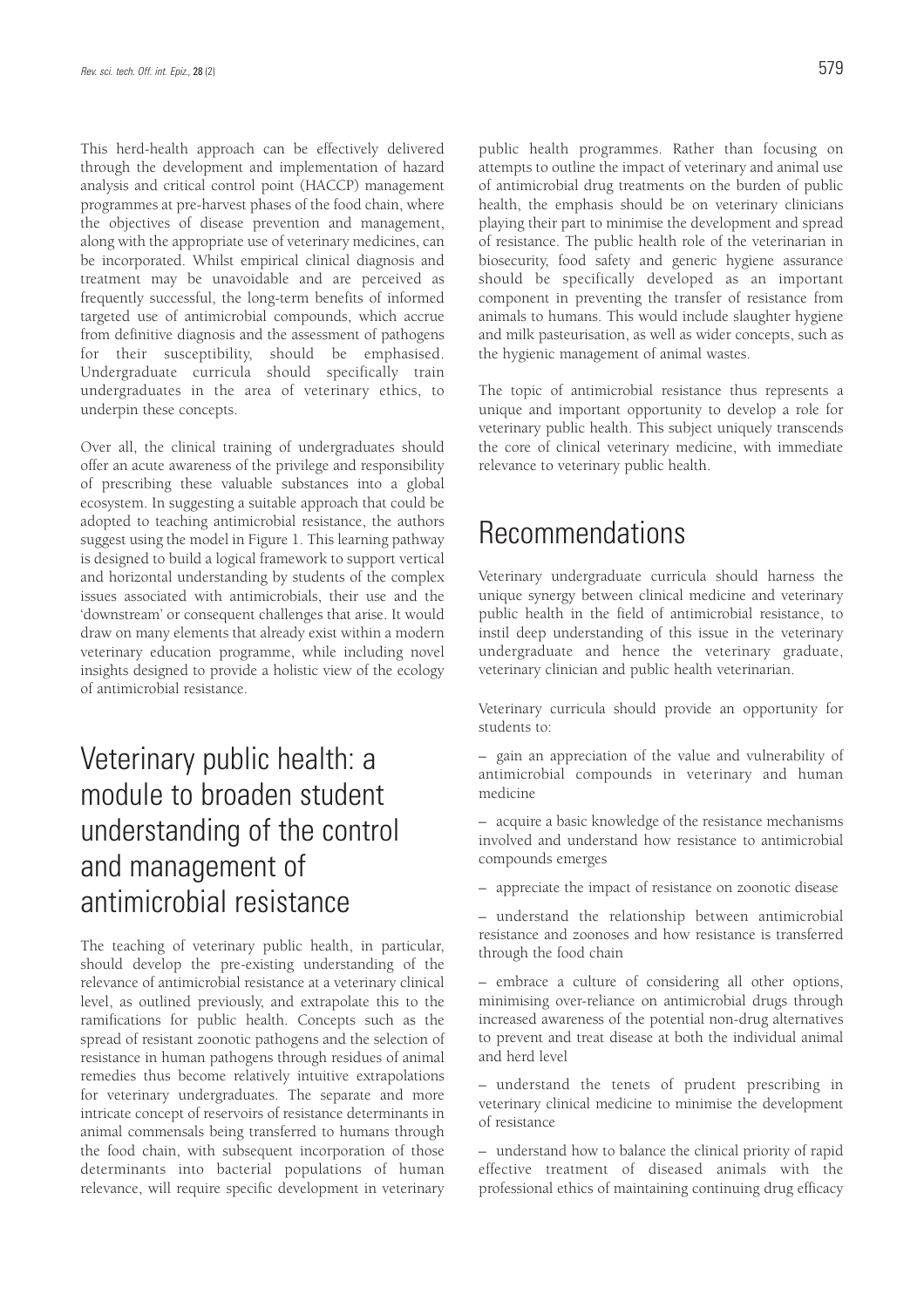– develop skills in the area of herd health and encourage population-based approaches to disease management in food animals

– understand the role of public health veterinarians in managing the risk of food-borne transfer of resistance

– ensure that any programme on antimicrobial and antiparasitic resistance, and their broader impacts on animal health and food safety, is integrated with other core clinical modules.

### Acknowledgements

The authors wish to thank their colleagues, Professors Joseph Quinn, Michael Doherty and Patrick Wall, Dr Denise Murphy, Mr Jim Buckley and Ms Marijke Beltman, for providing critical comments and Mr Paul Stanley for his expert assistance with the figure.

 $\blacksquare$ 

**Les fondamentaux de l'enseignement vétérinaire dans le domaine de la résistance aux agents antimicrobiens et antiparasitaires : conséquences pour la santé animale et la sécurité sanitaire des aliments et importance de la vigilance**

S. Fanning, P. Whyte & M. O'Mahony

#### **Résumé**

La profession vétérinaire joue un rôle crucial dans la protection de la santé animale, de la santé publique et de la sécurité sanitaire des aliments. C'est pourquoi les vétérinaires doivent avoir les connaissances nécessaires pour intervenir de manière proactive face à l'émergence de la résistance aux antibiotiques. À l'heure actuelle, les programmes d'enseignement initial en médecine vétérinaire ne visent pas particulièrement à approfondir les connaissances des étudiants sur ce phénomène complexe. Les programmes modernes d'enseignement vétérinaire devraient avant tout fournir un aperçu holistique de l'écologie de la résistance et faire le point sur les modalités d'apparition de la résistance aux agents antimicrobiens. Parmi les aspects importants qu'un enseignement moderne doit également aborder figurent les interactions entre l'utilisation des médicaments, la sélection naturelle et les micro-organismes résistants aux antibiotiques, ainsi que la mobilisation et la recombinaison génétiques et leur rôle dans l'émergence de microbes résistants.

### **Mots-clés**

m.

Lutte contre les maladies – Programme d'enseignement vétérinaire – Résistance – Résistance aux agents antiparasitaires – Résistance aux antibiotiques – Sécurité sanitaire des aliments – Surveillance.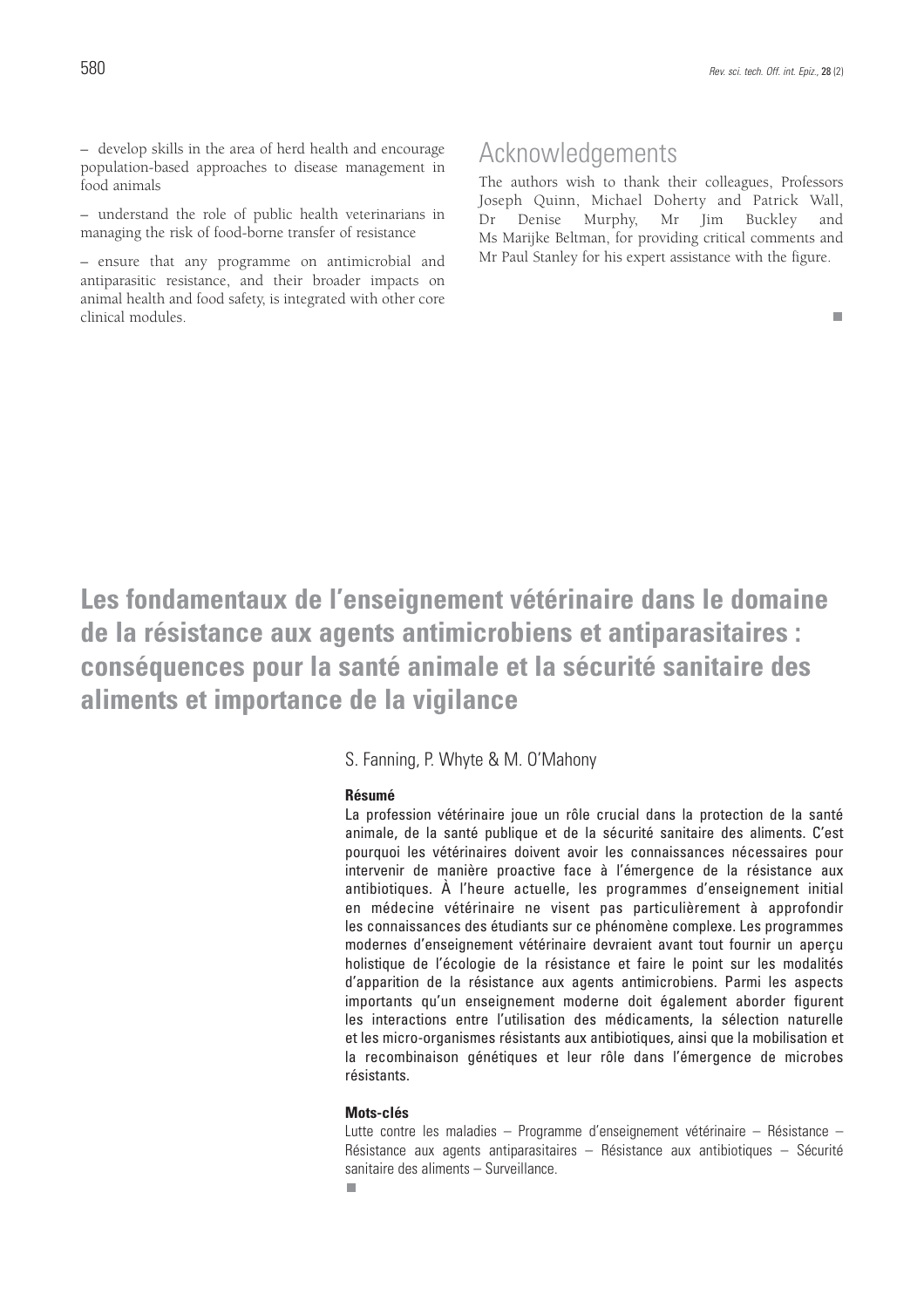### **Formación veterinaria básica sobre el desarrollo de resistencia a los medicamentos antimicrobianos y antiparasitarios, sus consecuencias en la sanidad animal y la inocuidad de los alimentos, y su necesaria vigilancia**

S. Fanning, P. Whyte & M. O'Mahony

#### **Resumen**

Los veterinarios desempeñan un papel decisivo en materia de protección de la sanidad animal, la salud pública y la inocuidad de los alimentos. Por consiguiente, han de adquirir los conocimientos necesarios para actuar con diligencia y eficacia en caso de aparición de una resistencia a los antimicrobianos. En muchos de los planes de estudios actuales no se contempla la mejora de los conocimientos de los estudiantes universitarios sobre este complejo proceso. Es indispensable que los programas de estudios veterinarios actuales incluyan un panorama global y claro de la ecología de las resistencias y, también, del desarrollo de la resistencia antimicrobiana. Las relaciones existentes entre la administración de medicamentos, la selección natural y los organismos resistentes a los antimicrobianos, por una parte; y entre la movilización y la recombinación de genes, por otra, así como de su contribución a la aparición de organismos resistentes, constituyen otras de las componentes esenciales de toda formación veterinaria moderna.

#### **Palabras clave**

Control – Inocuidad de los alimentos – Plan de estudios – Resistencia – Resistencia a los antimicrobianos – Resistencia a los agentes antiparasitarios – Vigilancia.n.

## References

- 1. Aarestrup F.M., Bager F., Jensen N.E., Madsen M., Meyling A. & Wegener H.C. (1998). – Surveillance of antimicrobial resistance in bacteria isolated from food animals to antimicrobial growth promoters and related therapeutic agents in Denmark. *Acta pathol. microbiol. immunol. scand.*, **106** (6), 606-622.
- 2. Aarestrup F.M., Seyfarth A.M., Emborg H.D., Pedersen K., Hendriksen R.S. & Bager F. (2001). – Effect of abolishment of the use of antimicrobial agents for growth promotion on occurrence of antimicrobial resistance in fecal *Enterococci* from food animals in Denmark. *Antimicrob. Agents Chemother.*, **45** (7), 2054-2059.
- 3. Cohen M. & Tauxe R. (1986). Drug-resistant *Salmonella* in the United States: an epidemiologic perspective. *Science*, **234** (4779), 964-969.
- 4. Coles G.C. (2002). Sustainable use of anthelmintics in grazing animals. *Vet. Rec.*, **151** (6), 165-169.
- 5. Engberg J., Neimann J., Nielsen E.M., Aarestrup F.M. & Fussing V. (2004). – Quinolone-resistant *Campylobacter* infections: risk factors and clinical consequences. *Emerg. infect. Dis.*, **10** (6), 1056-1063.
- 6. European Food Safety Authority (EFSA) (2007). Scientific Opinion of the Panel on Biological Hazards on a request from the European Food Safety Authority on foodborne antimicrobial resistance as a biological hazard. *EFSA J.*, **765**, 1-87. Available at: www.efsa.eu.int/EFSA/efsa\_locale-1178620753812\_1211902034881.htm (accessed on 23 July 2009).